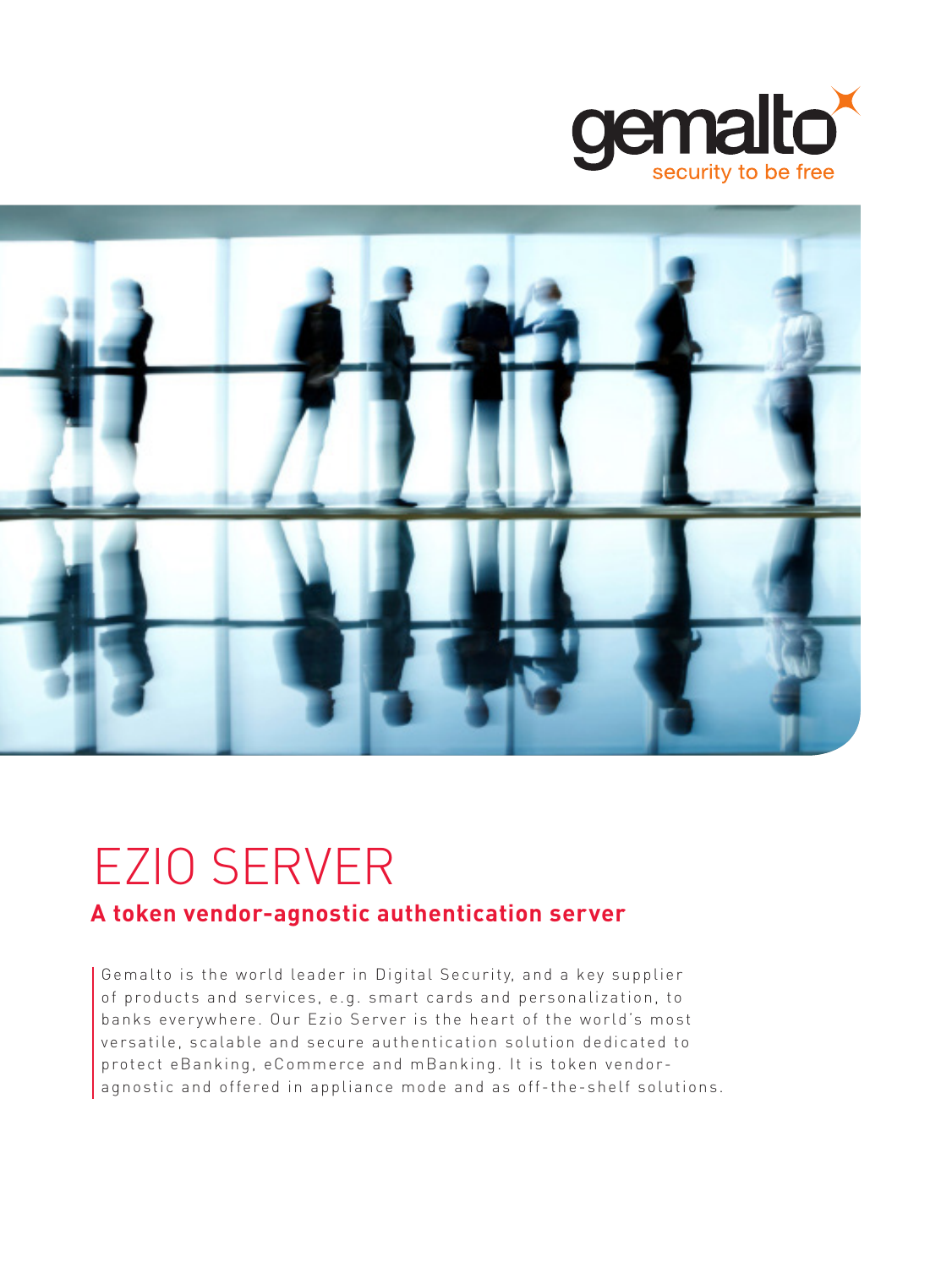

The Ezio Server is a field-proven authentication solution designed to enhance online banking services and provide a secure user-experience. It is token vendor-agnostic enabling freedom of choice and fully committed to offer flexible, secure and easy deployments.

# A Complete Turnkey Solution

In an environment of constant change and increased fraud attacks, banks need a security solution that is adaptive and reacts to market changes. A strong, comprehensive, scalable and cost-effective solution that allows freedom of choice - without compromising on the security, speed of deployment and features offered to end-users.

The Ezio Server is the natural starting point of any eBanking security set-up. Highly customizable and agnostic, it allows banks to combine different authentication schemes with all brands of hardware and software tokens - enabling secure authentication and consistent user-experience across various types of online banking channels.

This server supports both standard multi-factor authentication such as One Time Passwords (OTP) and Challenge/Response, including more advanced transaction verification and signing methods such as EMV/CAP/DPA, OATH and OCRA.

# A Token Vendor-agnostic Server

The Ezio Server authenticates millions of online banking users every day, authorizes remote access and internet transactions and protects sensitive data from fraudulent online attacks.

Gemalto is fully dedicated to offer freedom of choice. With this authentication server there is no lock-in to any token vendor or solution, allowing banks to keep pace with evolving business needs and roll-out across multiple countries while optimizing costs. Various tokens can be used, in combination, to provide a secure, yet flexible authentication realm. This allows banks to issue different tokens from different vendors and types - all being authenticated with the same server.

The Ezio Server is field proven with a track record on supporting multiple token types tested and confirmed by 24 different token vendors.

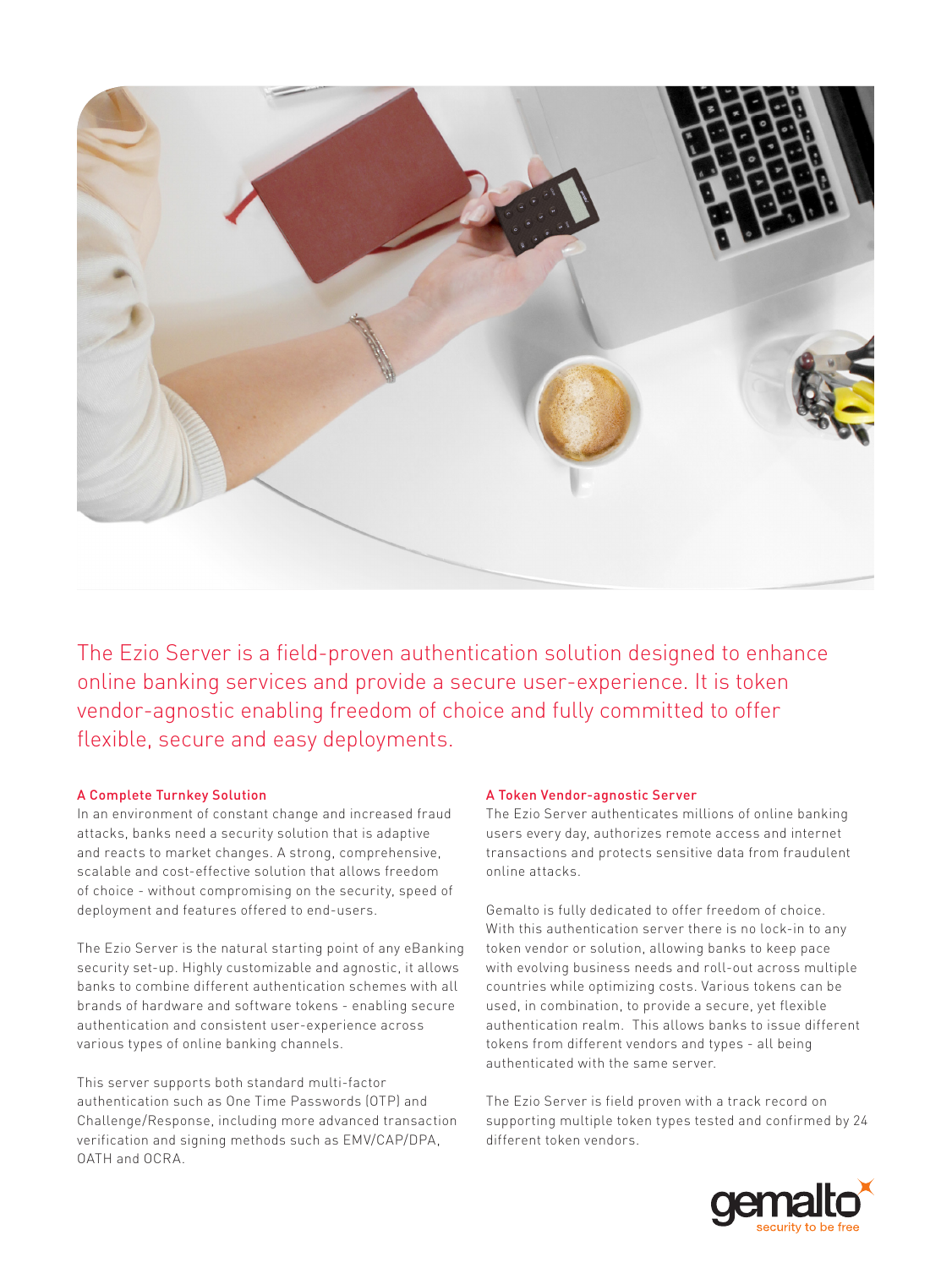# Multiple Channels, Multiple Devices

A key benefit of the Ezio Server is that it allows banks to pick and mix from our selection of channels and installations — from eBanking, mBanking, phone banking and from eCommerce to eBroker or Multi-Issuer setups. Or even as an Authentication-as-a-Service setup.

Thanks to its unique flexibility and the ability to support several authentication devices and solutions simultaneously, the Ezio Server allows you to easily segment your customer base to support different customer needs. It allows banks to assign different kind of security devices for different use cases based on risk profile, usage pattern and preferences.

The Ezio Server has a multi-tenant architecture supporting up to 1024 user domains, each with separate authentication policies, but sharing a single authentication infrastructure.

## Next- generation Authentication Solution

The Ezio Server appliances are high performance appliance that provide multifactor authentication with end-to-end encryption of keys protected by a FIPS-certified Hardware Security Module (HSM).

The appliances in the authentication server were placed in the Visionaries quadrant in Gartner's 2011 Magic Quadrant for User Authentication.



"Your Authentication Offerings are strong compared to competing vendors: no-one else has the same range of delivery options you do."

The DS3 Authentication Server positioning in Gartner, 2011

# KEY FEATURES

# Identity Assurance and Access Control

- > Strong 2FA of OTP
- > E2E encryption of password/OTP
- > Separation of domains
- > Comprehensive audit logging and reporting
- > Clustering support for high-availability and disaster recovery
- > FIPS 140-2 Level 3 HSM for key storage and cryptographic operations
- > Centralized web-based administration for managing the system

## Compliance with Regulatory Standards

- > FFIEC (the US)
- > MAS IBTRM (by Singapore Monetary Authority)

> HIPAA, Sarbanes-Oxley and other industry-specific regulations

#### A Flexible Solution Supporting Open Standards

- > Supports a wide range of 2FA tokens, both hardware and software
- > Lightweight Directory Access Protocol (LDAP)
- > Remote authentication dial-in user service (RADIUS)
- > Java application programming interfaces (APIs)

# Mature and Certified

- > Certified for RSA Secured Partner Program
- > MasterCard EMV CAP
- > Ready for IBM Tivoli® Software Program
- > Initiative for Open Authentication (OATH)